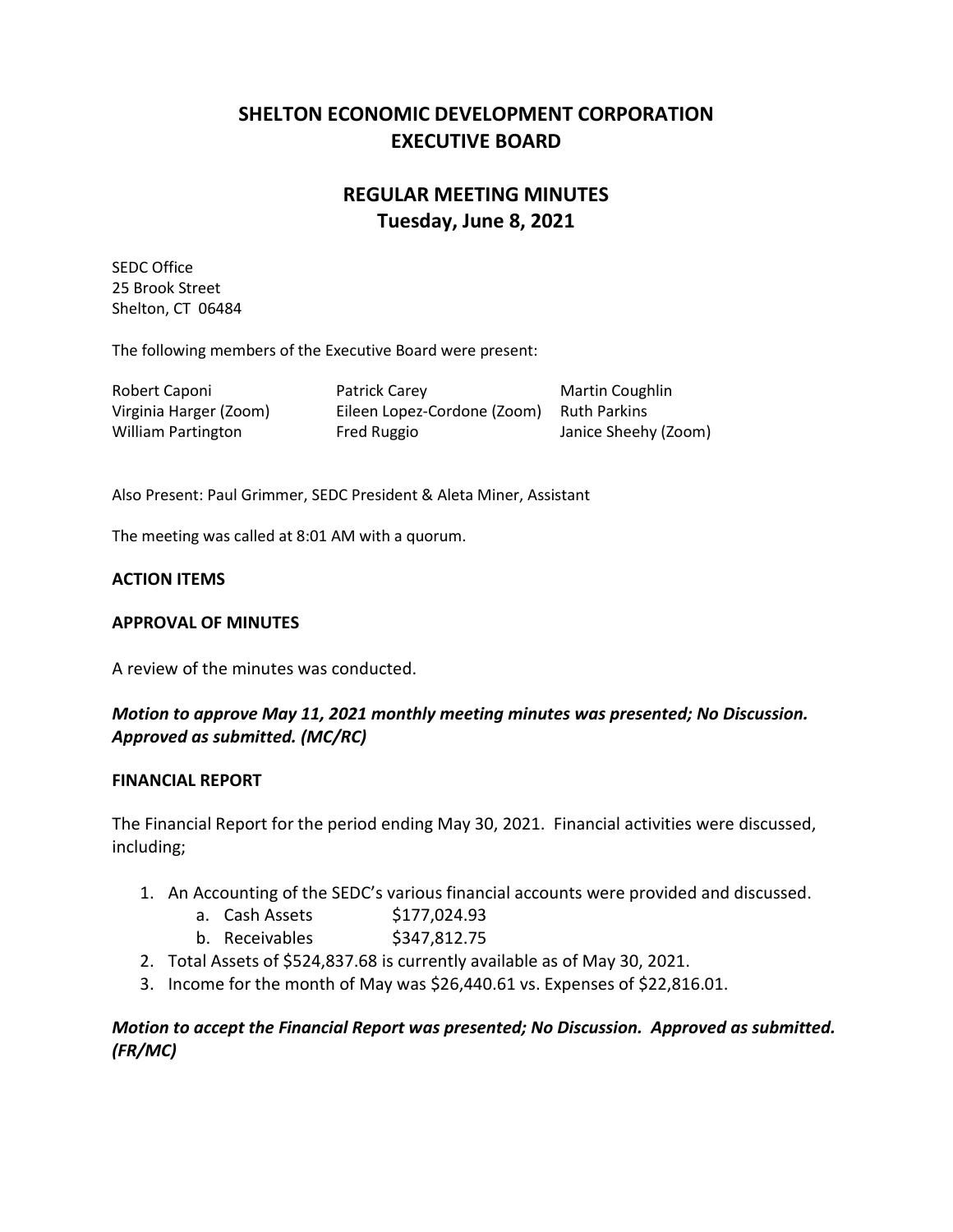## **ACTIVE PROJECT / PROGRAM UPDATE**

**Paul Grimmer –** Paul Grimmer presented a program update which included discussions of the Brownfields Database / Internship, Star Pin Environmental Remediation Program, Canal & Wooster Street Reconstruction Engineering, Northern Canal Master Planning, Small Cities Grant and Flag Day Ceremony.

**SEDC Internship Program** - Paul Grimmer introduced Morgan Darby to the SEDC's Executive Committee and provided a brief description of the types of tasks Morgan will be asked to perform. The primary effort would be the development of the Brownfields Database.

**Brownfields Database** – Paul Grimmer reported on the plan to create a brownfields database designed to provide a detail accounting of all activities undertaken as part of the City's Brownfields Redevelopment Program. The database will include all 27 properties located along Canal Street from the Slab to Ascom Hasler. The database will incorporate parcel specific information, such as Address, Parcel Size, Assessed values, tax generation, current and historic uses, as well as a complete listing of all environmental reports, applications, property filings, etc.. Once completed the database will be made available to the public.

Paul stated that he reviewed the concept of the brownfields database with representatives of the CT DEEP and US EPA. Both agencies viewed this as a very valuable tool. Neither agency could identify another similar tool available within the region.

**Star Pin (267 Canal Street)** – Paul Grimmer reported that Mayor Lauretti approved and signed Tighe & Bond Amendment for the completion 1) Supplemental Soil and Groundwater Investigation, 2) Sediment Sampling, 3) UST Closure Sampling, 4) Concrete Sampling, Regulatory Support and Project support. The amendment of \$64,500 was also reviewed and approved by CT DECD.

Tighe & Bond expects to be completed with this effort by July  $31^{st}$ .

**US EPA Area Wide Assessment** – Paul Grimmer stated that AECOM has been notified that their proposal for the following work; Quality Assurance Project Plan, Phase II Sampling Plan, HMB Assessment, and Project Reporting has been approved. Neil Thurber indicated that they have already begun working on the Quality Assurance Project Plan and expect that to be forwarded to the US EPA by the end of July. Further, the firm was on site the past week and began to identify existing groundwater monitoring wells and locations to install others.

Paul Grimmer stated there was no further activity at the Autoswage Property. However, the owners did file bankruptcy which allowed the City to file a Foreclosure Notice with the CT Superior Courts. The City's Corporation Counsel Francis Teodosio stated that he would keep us in the loop.

**North Canal Master Planning** – Paul Grimmer reported that the Canal Master Plan committee which included William Partington, Martin Coughlin, Ed McCreery, and Jim Geissler met with Mayor Lauretti on May 19<sup>th</sup>. Landscape Architect James Tate was also present. The meeting focused on several topics including

- $\triangleright$  Conceptual Plan, PE permits, Funding sources
- $\triangleright$  Land Acquisitions / ROW
- $\triangleright$  Riverwalk Routing, Riverfront Remediation
- $\triangleright$  Auto Parking Walk Bike
- $\triangleright$  Canal Use Small Boat